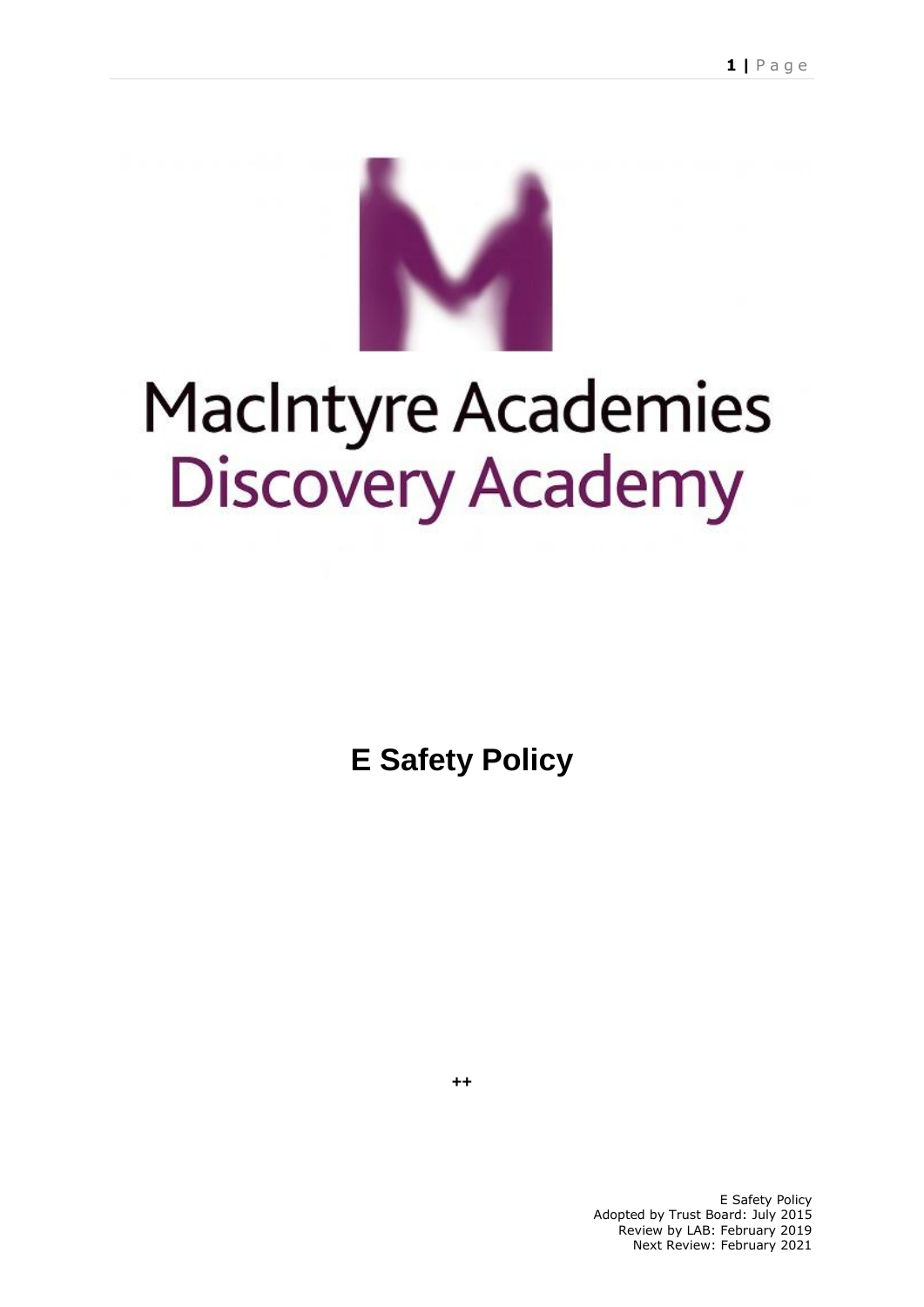# **E-Safety Policy**

### **1. Introduction**

Information & Communication Technology (ICT) is an essential element in  $21<sup>st</sup>$  century life for education, business and social interaction. The opportunities provided by the internet are tremendous, both within school and outside.

However the internet has bought with it new ways to hurt and abuse, (including through cyberbullying, online grooming and sexual abuse of children). Therefore schools have a safeguarding responsibility and a duty of care to provide students with good quality and safe internet access as part of their learning experience.

The E-Safety Policy encompasses not only the Internet but also wireless electronic communications including mobile phones, game consoles and cameras. It highlights the need to educate children and young people about the benefits, risks and responsibilities of using ICT.

The aim is to provide safeguards and raise awareness, which will enable users to control their online experiences and feel confident and happy using technology.

## **2. Teaching and Learning**

### **2.1. Why the internet and digital communications are important**

- Internet user is a part of the statutory curriculum and a necessary tool for staff and young people.
- Some of the many benefits of using the internet include:
	- Access to a wide variety of educational resources including art galleries, historical sources, maps and information.
	- Rapid world-wide communication
	- An increased understanding of people and cultures around the world.
	- Increased skills across the curriculum and in improving research and communication skills
	- Staff professional development

Internet provision

- Young people will be taught about which aspects of internet use are acceptable and what is not as clear objectives for internet use.
- Young people will be educated in the effective use of the internet in research, including the skills of knowledge, location, retrieval and evaluation.
- Young people will be shown how to publish and present information appropriately to a wider audience.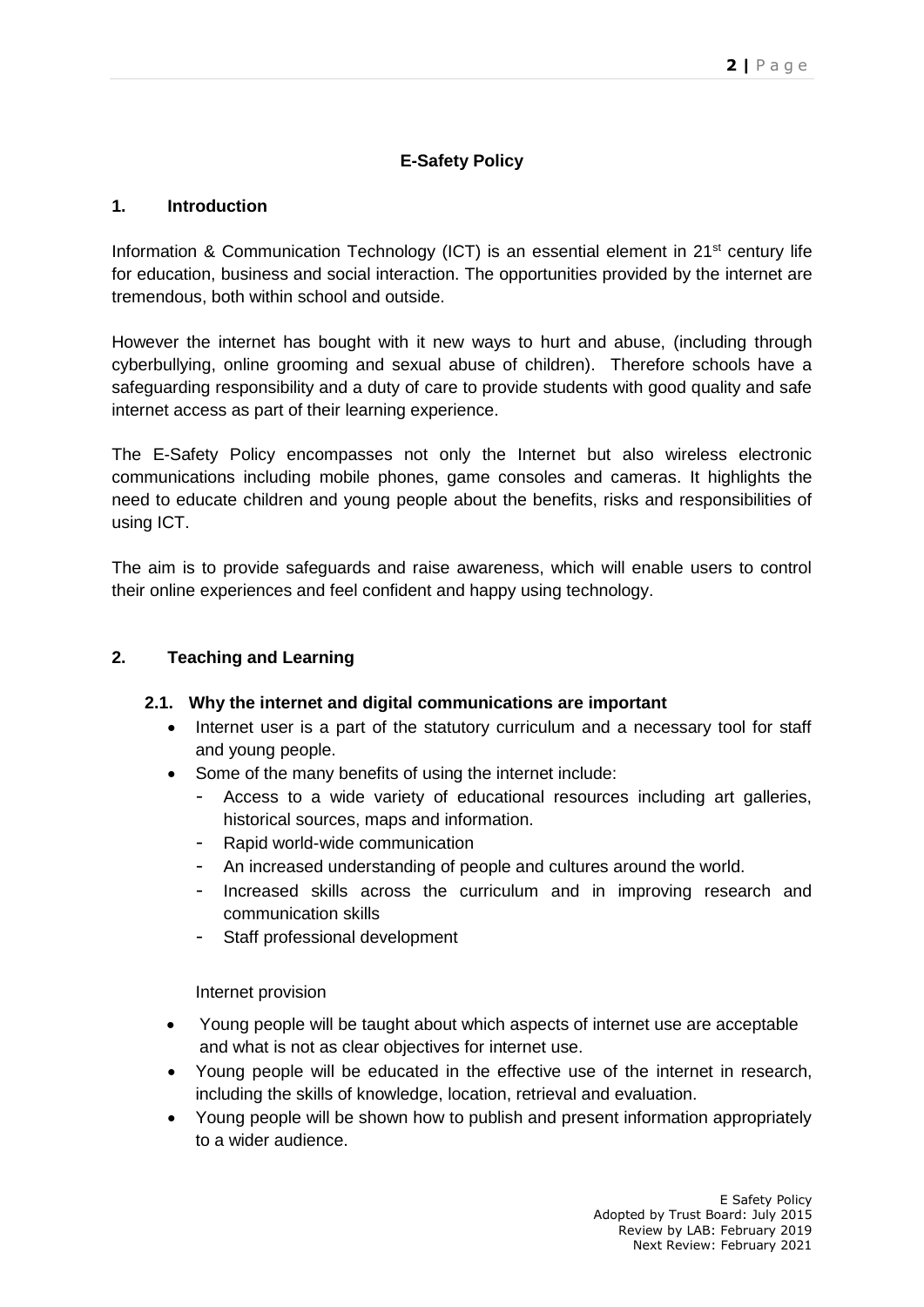## **2.2. Children with Special Educational Needs**

• The school recognises that certain aspects of E-Safety are particularly challenging for young people with special educational needs. Children who have poor social skills may be more at risk from inappropriate online contact.

## **3. Managing E-Safety**

## **3.1. System Security**

- School ICT systems security will be reviewed regularly
- Virus protection will be up-dated regularly
- Security strategies will be discussed with the Local Authority and agreed with the Local Advisory Board.

### **3.2. Accessing the Internet**

- The internet is regularly used by teachers as a planned part of many lessons.
- All staff will review and evaluate resources on websites appropriate to the age range and ability of the young people being taught.
- Access to the Internet is by adult demonstration with directly supervised access to specific, approved on-line materials.
- As they gain experience, young people become more independent, using searching techniques to locate information for themselves. An adult will always be present to supervise, however the teaching staff's attention cannot be on every screen at all times.
- Young people are taught to be critically aware of the materials they read, and that they might need to validate information before accepting its accuracy.
- Young people will be taught how to report unpleasant Internet contents e.g. using the CEOP Report Abuse icon
- The school is aware that some Internet derived materials may have restricted access due to copyright law, and staff must comply with such law.

# **3.3. E-mail**

Young people will be taught:

- To exchange information via-e-mail, to use an address book, to attach files to an e-mail.
- To follow conventions of politeness.
- To tell a member of staff if they receive offensive e-mail.
- To not reveal personal details of themselves or others in e-mail communication, without specific permission.
- To treat all in-coming e-mail with some suspicion, not opening attachments unless the author is known.
- How to present e-mails to external bodies
- That forwarding of chain letters is not permitted.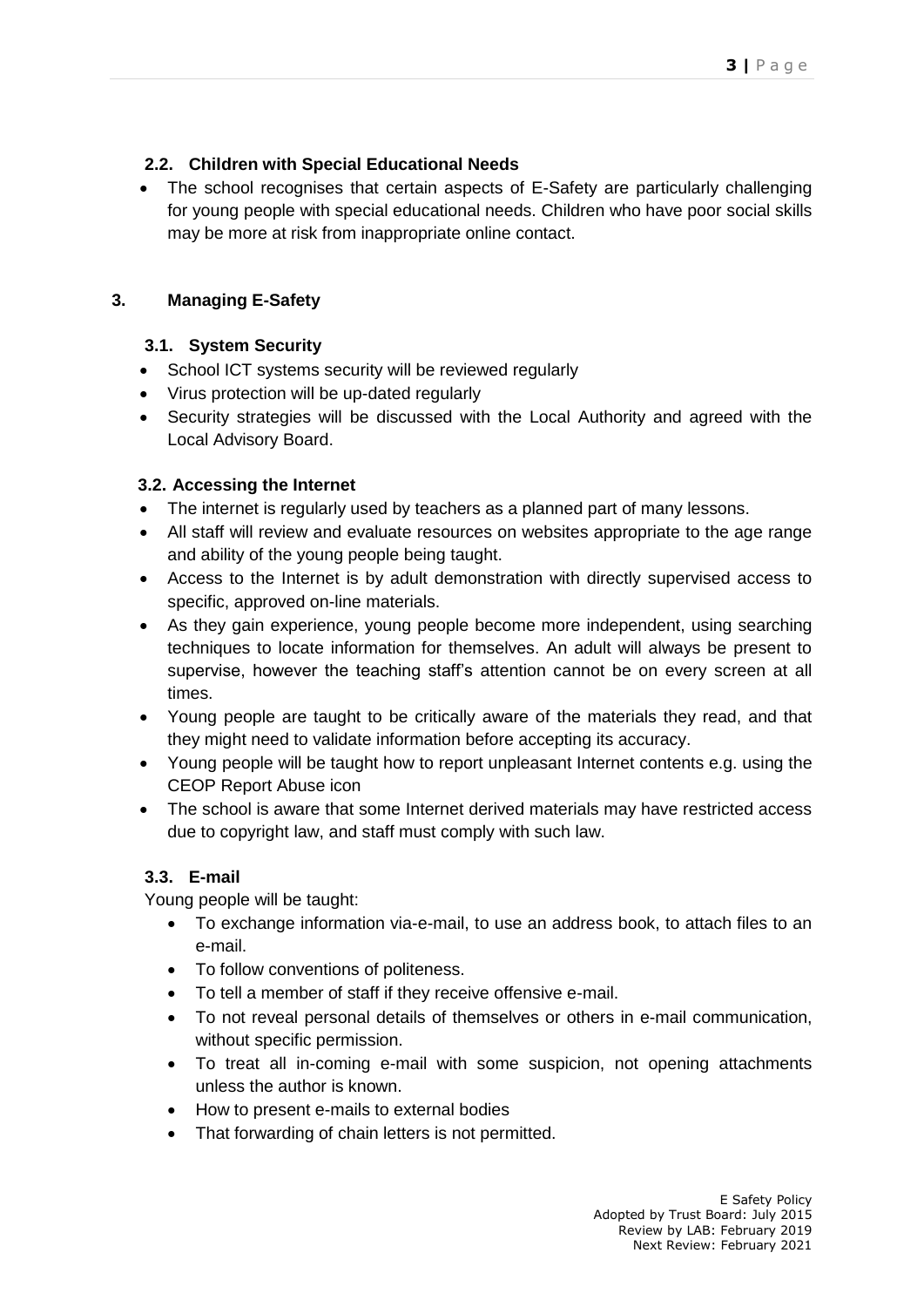*Email communication between staff and young people must only take place via a school email address or from within the learning platform. For example, staff members must not accept children onto their Facebook accounts.*

*Communication between adults and children, by whatever method, should take place within clear and explicit professional boundaries. Adults should not share any personal information with the child or young person. They should not request, or respond to, any personal information from the child/young person, other than that which might be appropriate as part of their professional role.*

*Adults should ensure that all communications are transparent and open to scrutiny. (Guidance for Safer Working Practice for Adults Who Work with Children and Young People, 2007)*

## **3.4. Publishing young people images and work**

 Parental permission is gained before images/photos of children/young people are published on the school website or on the school learning platform.

## **3.5. The School Website (thediscoveryacademy.org)**

- The contact details of Discovery Academy website will be the school address, email and telephone numbers of the Academy and the residential buildings. Staff or young people personal information will not be published
- The Principal will take overall editorial responsibility and ensure that content is accurate and appropriate.
- Photographs that include young people will be selected carefully, taking account of the written parental/carer's consent.
- Young people full names will be avoided on the website.

# **3.6. The MacIntyre Academies' Learning Platform**

- The school's learning platform is password protected, with different levels of security being available to different users.
- Young people will be taught safe use of the school learning platform, before they are allowed to use it.
- The school's E-Safety rules will be published on the school learning platform which contains a link to the CEOP website, explaining how children and young people can report incidents that they feel concerned or uncomfortable online.
- Online forums within the learning platform are a means of facilitating discussion of E-Safety.
- Photographs that include Young people will be selected carefully, taking account of the written parental/care's consent.
- As the platform technology advances, the person responsible for ICT will ensure that all users are aware of the impact of these advances.

## **3.7. Social Networking**

• There will be no access to social networking at the Academy.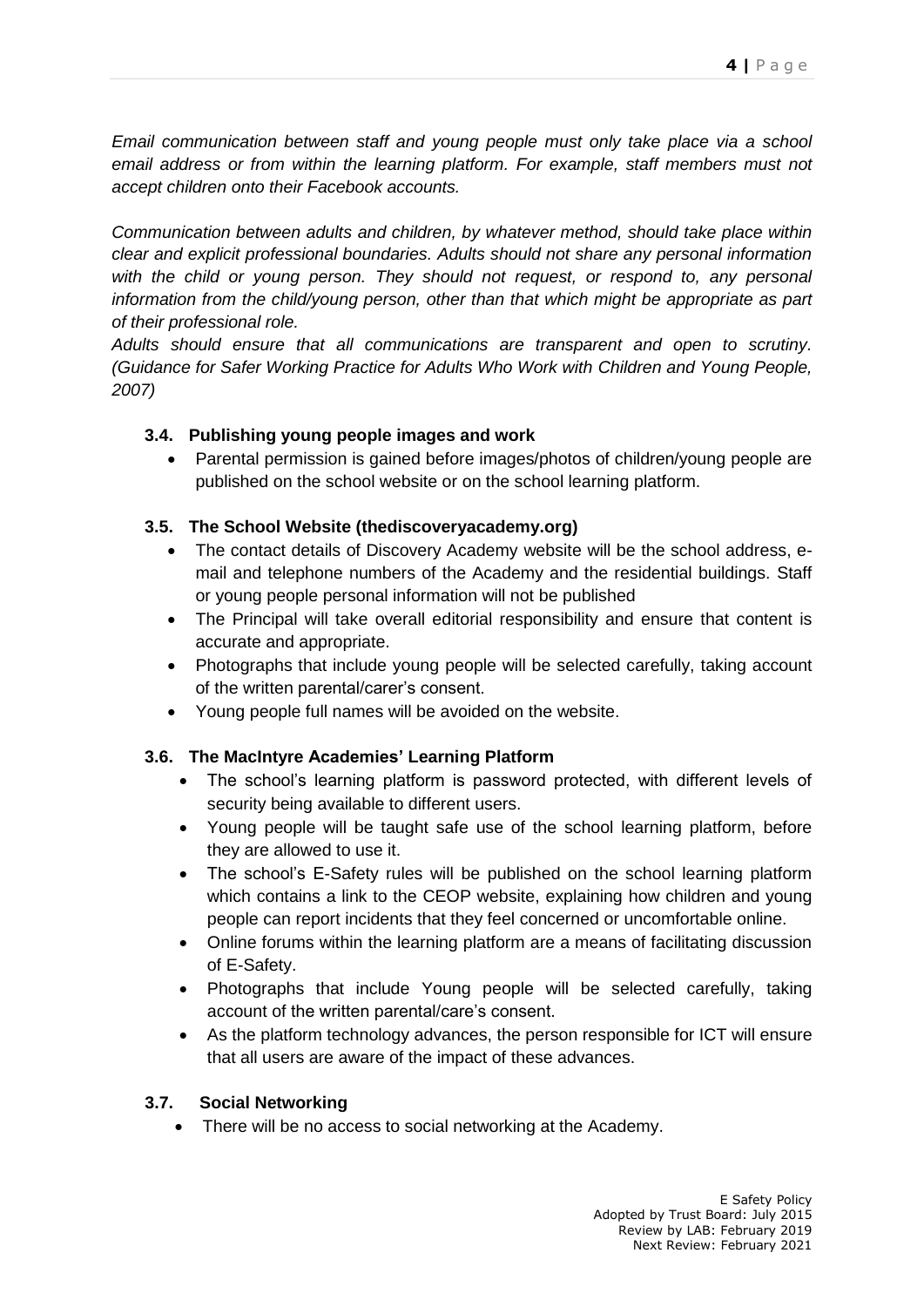- Young people and parents will be taught about the dangers that the use of social network sites outside school bring.
- Young people will be advised to use nicknames and avatars when using social networking sites.
- Young people will be taught never to give out personal details of any kind which may identify them or their location, or post personal photographs.

## **3.8. Managing filtering**

- If staff or Young people come across unsuitable on-line materials, the site must be reported to a member of teaching staff.
- Teaching staff will monitor that the filtering methods selected are appropriate, effective and reasonable.

## **3.9. Other Technologies**

- Staff will use a school phone for all normal contact with parents/carer's homes. Personal mobile phones will not be used during lessons or formal school time. Personal mobile phones may be required on trips outside the school to contact the school office. They may also be used under unusual circumstances to call parents/ carer's emergency contact numbers directly.
- The sending of abusive text messages is forbidden.
- The school is aware that as children and young people become more independent in Upper Key stages, they may bring mobile phones onto the school site. All mobile phones will be locked away in their classroom / offfices / medical cabinet during the school day.
- Personal cameras, or cameras on mobile phones will not be used for school business. School cameras will always be used.
- Images of children must not be down-loaded onto personal computers; they must be down-loaded to the school system, then copied to disk and kept on the school premises.
- Game consoles (including Play-station, X Box, WII and others) will be part of activity and reward programmes; they will be carefully monitored for ageappropriate games and filtering.
- Emerging technologies / communication aids will be examined for educational benefit and assessed for risk, before use in the school.

### **3.10. Use of School equipment for home use**

- Generally speaking, school equipment must be used only for school business.
- Adults must have absolute control where a lap-top is taken home. It must only be used by the staff member to whom it is allocated and passwords must not be shared with anyone else.
- Staff members need to be aware that access to the wider internet at home increases the possibility of virus attack and potential theft.
- School laptops may not be used for illegal or inappropriate material, illegal material includes possessing or distributing indecent images under 18; illegally down loading music etc. Inappropriate material includes accessing adult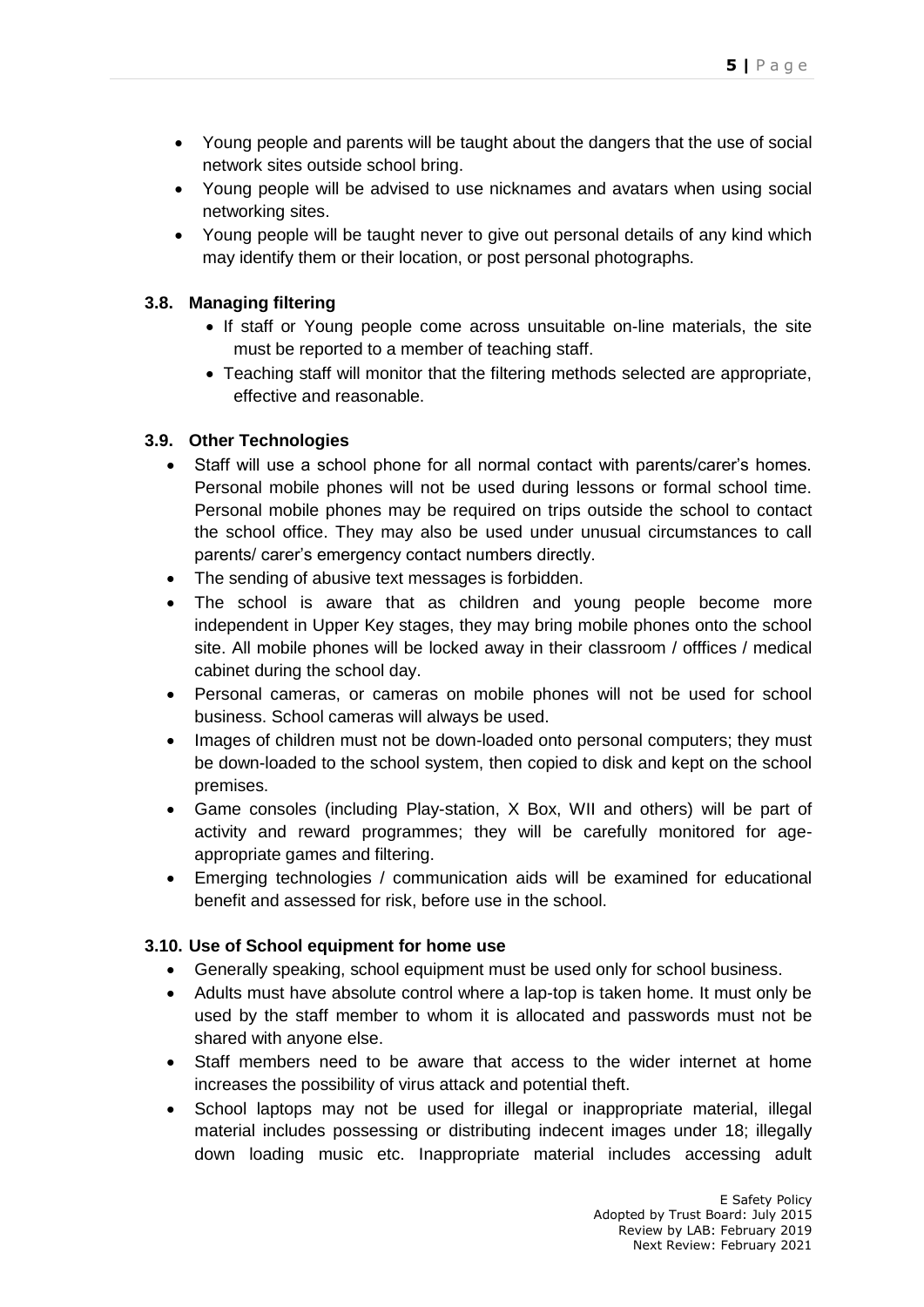pornography; 'put downs' on the basis of race, religion or orientation etc.; harassing or threatening individuals; making derogatory, offensive or insulting comments about young people or colleagues.

 Staff need to be aware of the risks involved in storing and transporting confidential information. The safest storage location is the school network.

### **3.11. Protecting personal data**

 Personal data will be recorded, processed, transferred and made available according to the Data Protection Act 1998.

#### **4 Policy Decisions**

#### **4.1. Authorising access to the school system**

- All staff and governors must read and sign the Acceptable Use Agreement (Staff Code of Conduct) before using any school ICT resource.
- The school will maintain a current record of all staff and young people who are granted access to school ICT systems.
- Young people will have been informed of the school's ICT rules and E-Safety guidance.
- Any person not directly employed by the school will be allowed access to the school network at the discretion of the Senior Leadership Team.

### **4.2. Assessing risks**

- The school will take all reasonable precautions to prevent access to inappropriate material, however due to the international scale and linked Internet content' it is not possible to guarantee that unsuitable material will never appear on a school computer. Neither the school nor Warwickshire County Council can accept liability for the material accessed, or any consequences of Internet access.
- The Senior Leadership Team will audit ICT use to establish if the E-Safety Policy is adequate and that the implantation of the E-Safety Policy is appropriate and effective.

#### **4.3. Responding to an E-Safety incident**

- Complaints about internet misuse by young people will be dealt with by a member of the senior leadership team and will follow the schools Behaviour Management Policy/sanctions.
- Young people and parents will be informed about any complaints procedures and the consequences for young people misusing the Internet.
- Any complaints about staff misuse must be referred to the Principal/senior leadership team.
- Complaints of a child protection nature must be dealt with in accordance with school child protection procedures.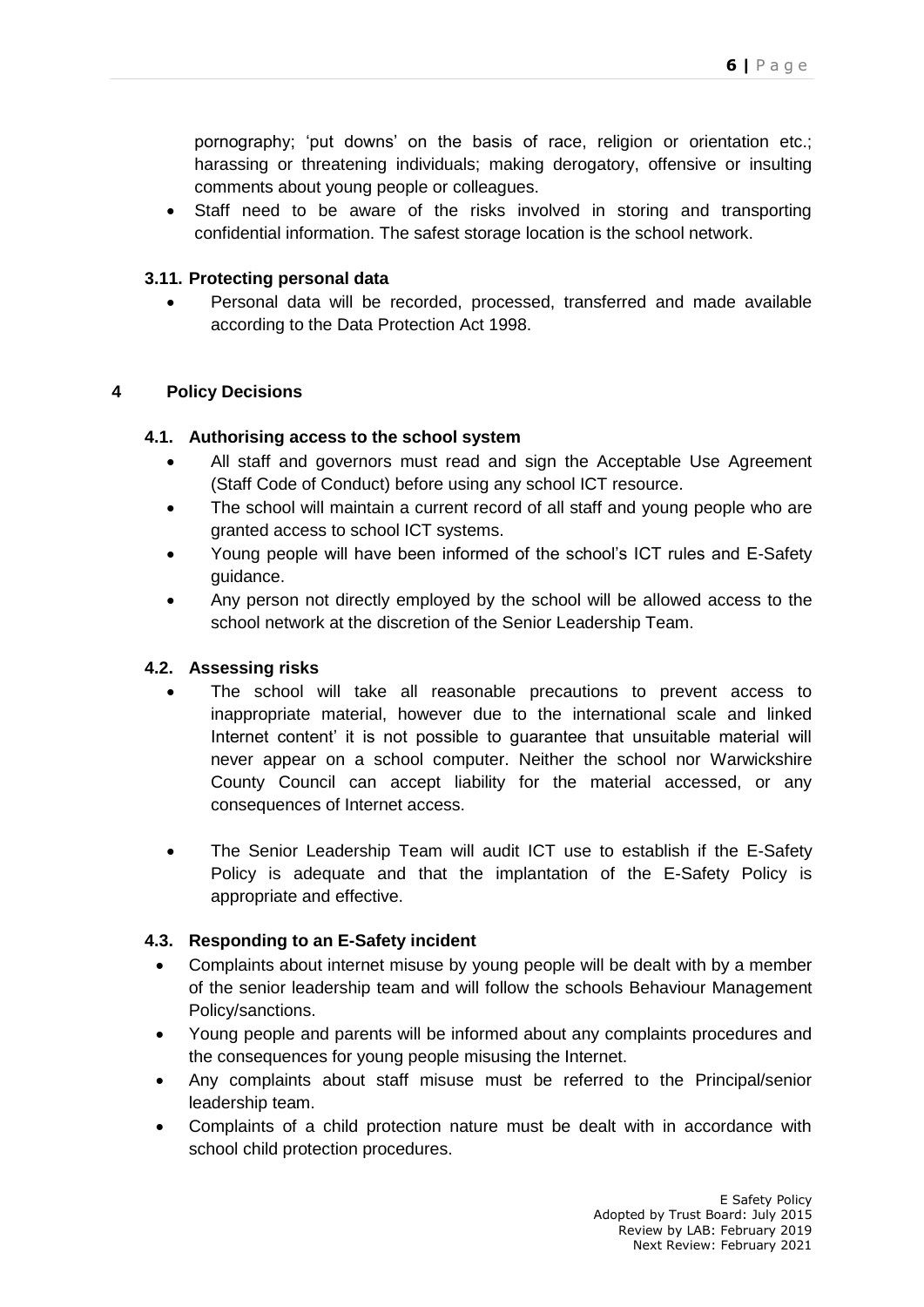## **4.4. Community use of the Internet**

• All use of the school Internet connection by community and other organisations shall be in accordance with the school E-Safety Policy.

## **5 Communications**

## **5.1**. **Sharing the E-Safety Policy with Young people**

- Appropriate elements of the E-Safety Policy will be shared with young people.
- E-Safety rules will be visible in all networked rooms
- Young people will be informed that network and Internet use will be monitored.
- Curriculum opportunities to gain awareness of E-Safety issues and how best to deal with them will be provided for young people in appropriate communication formats.

## **5.2. Sharing the E-Safety Policy with staff**

- All staff will have access to the School E-Safety Policy and its importance explained.
- Staff should be aware that Internet traffic can be monitored and traced to the individual user. Direction and professional conduct are essential.
- Staff that manage filtering systems or monitor ICT use will be supervised by the senior leadership team and have clear procedures for reporting abuse.

### **5.3. Sharing the E-Safety Policy with parents. Enlisting parents' support;**

- Parents and carers attention will be drawn to the School E-Safety Policy in newsletters, the school prospectus and on the school website.
- Parents and carers will from time to time be provided with additional information on E-Safety.
- The school will ask all new parents to sign the parent/young person agreement when they register their child with the school.

# **6. Statutory Context of E-Safety**

This section included some of the statutory context surrounding E-Safety.

- E-Safety falls within the remit of "Keeping Children safe in Education" 2016.
- The Education and Inspections Act 2006, provides statutory powers for staff to discipline Young people for inappropriate behaviour or for not following instructions, both on and off school premises; to confiscate items from young people as a disciplinary penalty. These powers may be particularly important when dealing with E-Safety issues; online bullying may take place both inside and outside school, and this legislation gives the school the legal power to intervene should incidents occur. It also gives teachers the power to confiscate mobile phones, and other personal